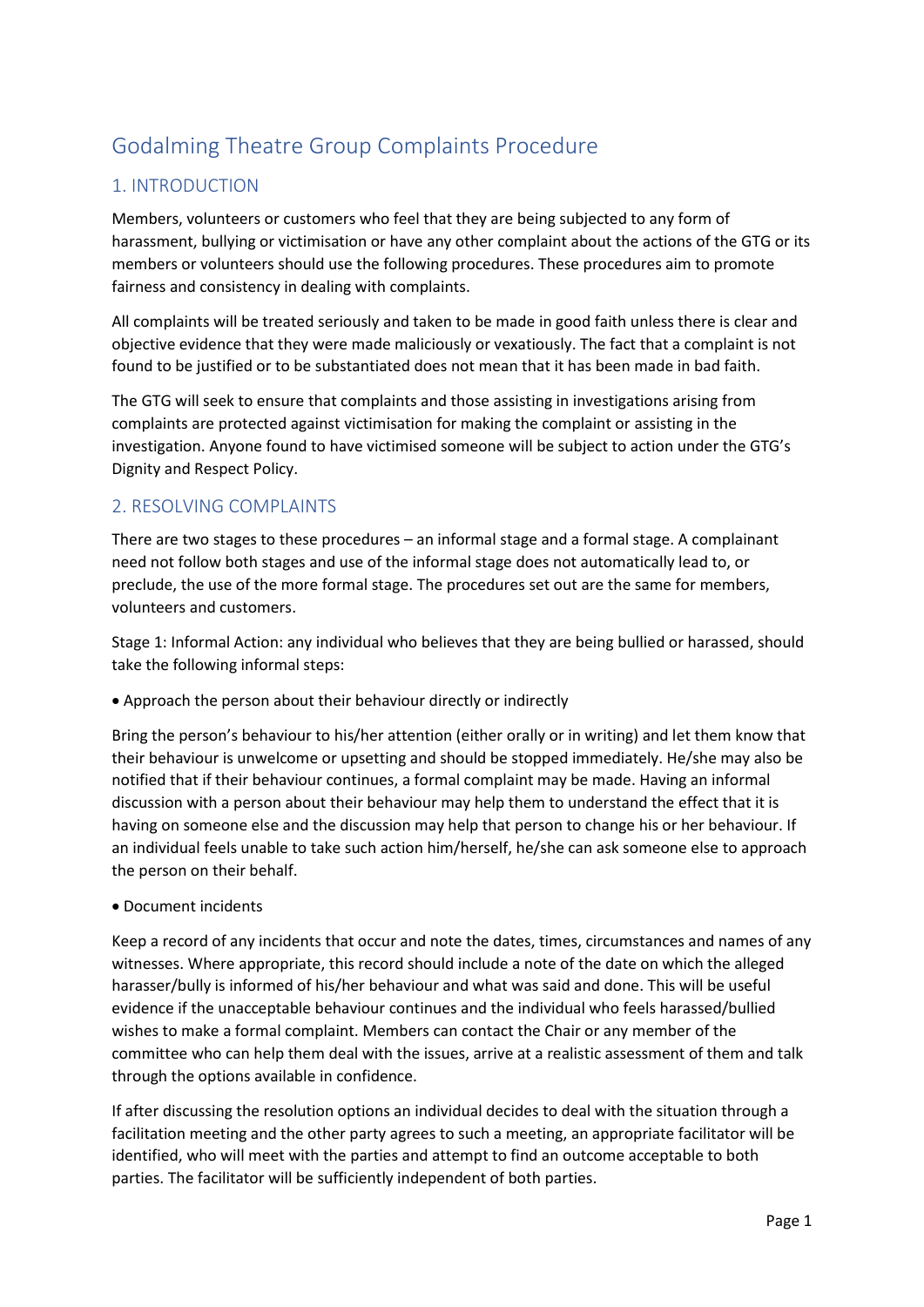If the matter remains unresolved, through the informal process or if the problem continues following an agreed resolution, the complainant may consider other options such as discussing the matter again with the Chair of the Group. He/she may also consider making a formal complaint.

#### Stage 2: Formal Action

This stage is the formal part of the GTG's Grievance Procedure and a complainant can request that the investigation is undertaken by a senior independent member of the GTG committee. The investigator will gather evidence and interview relevant parties, providing a written report to the Chair making one of the following recommendations:

- Take no further action. This is appropriate in cases where the allegations have not been substantiated or where there is insufficient evidence.
- Proceed to a disciplinary hearing. This is appropriate in cases where it has been found that there is a case to answer or where conflicting accounts need to be considered further.

The GTG will try to ensure that, wherever possible, the complainant and the person accused of prohibited conduct are not required to interact with each other on GTG activities while the complaint is under investigation.

Where an allegation relates to behaviour that may amount to gross misconduct, the person accused of prohibited conduct may be temporarily suspended from GTG activities during the investigation.

In cases where a disciplinary hearing is to be held, suspension may continue until the hearing has been concluded.

If the complaint is upheld the hearing panel will decide on the most appropriate sanction. This may include being removed from the GTG list of members and prohibited from continued involvement with the GTG. If the person found to have committed prohibited conduct continues to be involved with the GTG, the GTG will try to avoid wherever possible, and if requested by the complainant, the parties having to work alongside each other or having to interact with each other.

If the complaint is not upheld, the Chair will support both parties to continue or resume activities and to help repair relationships. If it is found that a complaint against an individual has been malicious, appropriate action may be taken against the complainant.

Efforts will be made where possible to avoid the complainant and the person accused of prohibited conduct having to work alongside each other or interact with each other, if either of them does not wish to do so.

## 3. GUIDANCE FOR THOSE ACCUSED OF PROHIBITED CONDUCT

Individuals who are approached informally about their behaviour should be sensitive towards the person approaching them, and should be mindful that what may have been a joke for them or considered by them as normal behaviour, may be offensive for another. It is possible to offend someone without intending to. Different people find different things acceptable and everyone has the right to decide what behaviour is acceptable to them and to have their feelings respected by others. The concerned party may be content with an explanation, an apology and/or an assurance that the behaviour will not be repeated in future. This may be sufficient to end the matter.

Individuals accused of bulling or harassment may seek advice/support from one of the GTG's Committee members.